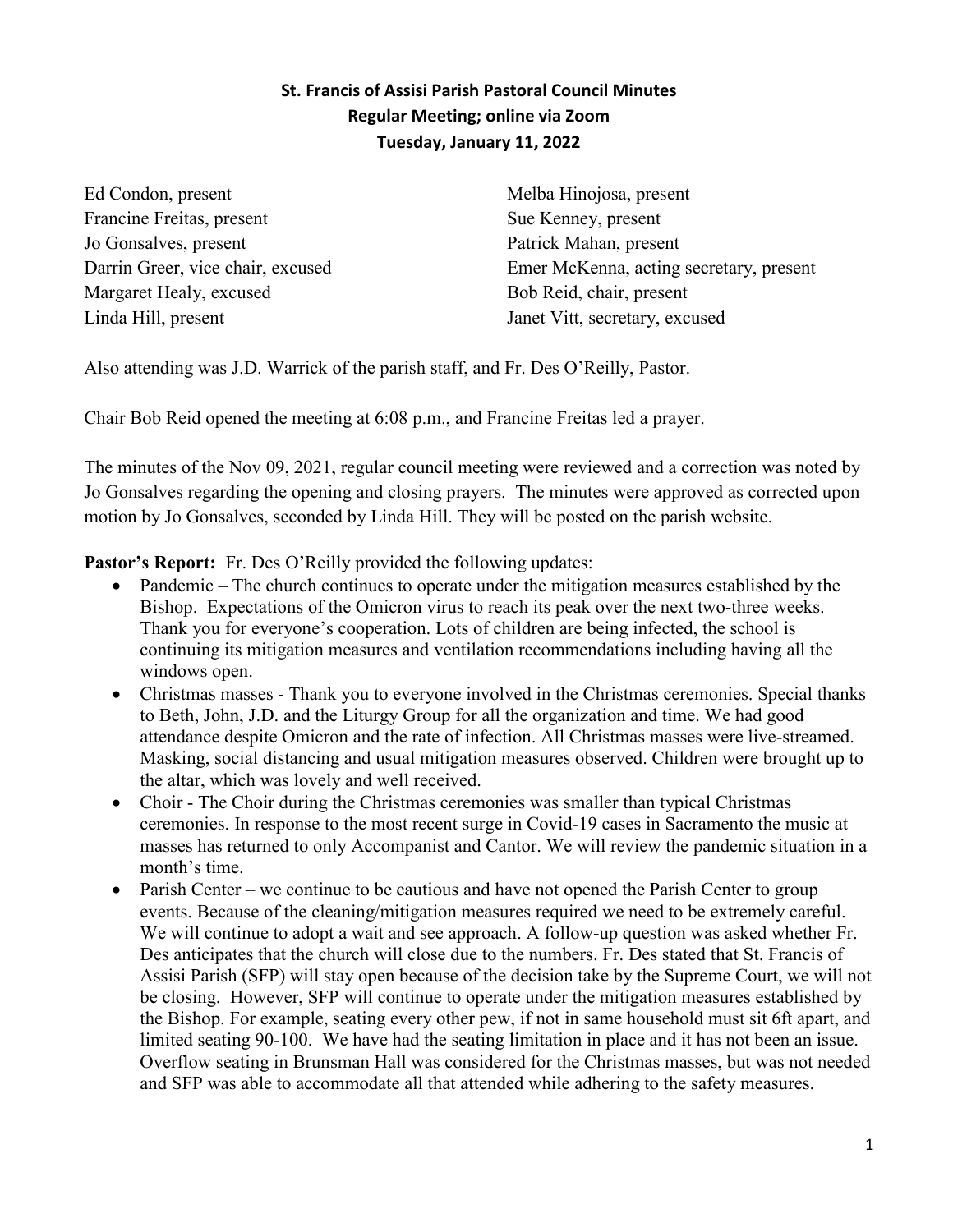Fr. Des pointed out that there is a camper/tent on 26<sup>th</sup> Street near the Parish Center. SFP is talking to the individuals constantly to try and get them the support they need. The housing people have talked with them, including representatives from the city along with several local charities that work with the homeless, but both individuals have declined everything that is being offered.

- Appreciation Francine Freitas commended Fr. Des and appreciated him adhering to safety protocols right from the beginning of the pandemic and all throughout. Jo Gonsalves passed on her appreciation to Fr. Des for leading the way in the Diocese to allow parishioners to worship in safety either in person or online. Jo Gonsalves lives midway between four different parishes and St. Francis of Assisi Parish has provided the best options. Sue Kenney concurred and appreciated that the services both in-person and streaming have been consistent and have not changed from week to week. Fr. Des attributed the consistency and quality of the masses to Beth White, John Iosefa and J.D. Warrick all being on the same page throughout the pandemic.
- **Condolences** The Parish Council would like to send a letter of condolence to Bishop Soto expressing our deepest sympathy on the death of his mother Gloria Yolanda Soto. Bishop Soto and his family will remain in our prayers at this sad and difficult time.

**Chair's Report:** Bob Reid provided the following updates:

- Based on Bishop Soto's Call to the Parish Pastoral Councils we would like our Parish Council to serve as the model for the Diocesan Synod process. The process involves Council members to gather together on zoom for 3 hours, with each member taking turns to respond to four specific questions reflecting on the image of the multiplication of the loaves and fishes. The meeting will be facilitated to ensure it stays focused and on track and a note taker will transcribe the answers to the questions. The note taker and facilitator will prepare the answers for submission to the Diocese using the Diocesan Portal. The Diocese will send them to the USCCB which will conclude the Diocesan phase of the synod. We must have our submission in to the diocese no later than February 5, 2021. It is important to note the synod is not about any one parish or personal opinions. It is a well-defined process with easy to follow materials and videos for the facilitators. Beth White and Bob Reid will work with Fr. Des to facilitate the process.
- Bob shared Bishop Soto's video message to Parish Pastoral Councils regarding the Synod. (<https://www.scd.org/synod>).
- Francine asked whether the questions and picture involved in the process were universal/worldwide. Fr. Des said that the same process would be followed by all dioceses in the US, of which there are almost two hundred, and as far as Fr. Des knows, they are using the same questions and image/painting for reflection.
- Sue Kenney asked if all 10 members had to be from the Parish Council. Fr. Des clarified that there will be more than one group participating to ensure proper representation from the parish. Francine asked if it was open to the parish in general. Fr. Des further clarified that it is open by invitation and that each parish is supposed to have three groups participate and we want the groups to be representative of our parish. The process should be consistent across the board.
- Patrick Mahan already participated in a synod and shared his thoughts. Patrick said it was a very nice evening, very structured, and not an open discussion. You have to stay on topic/point because it takes up the entire 3 hours. You have to be cognizant of time given to others. It is not a dialogue, not an exchange of thoughts. You don't use your time to rebut another person's response.
- SFP Parish Council action needed: Agree to participate and select a date. PC members to email availability/interest. Bob Reid will email the synod outline to everyone.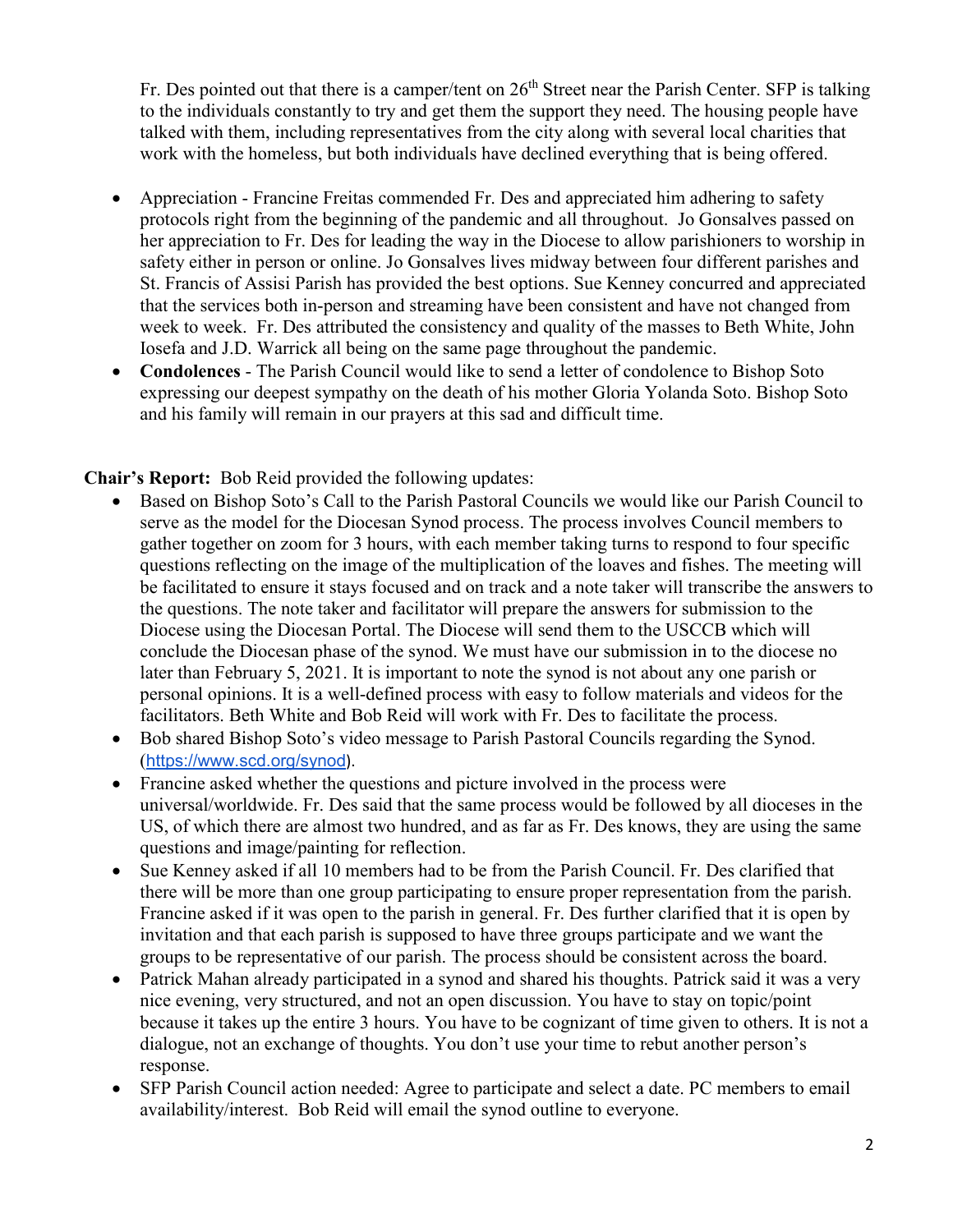**Staff Liaison Report:** JD Warrick shared the following updates:

**Channel Subscribers:** Total of 496 subscribers to the St. Francis of Assisi Channel to date.

Totals are as of 12:00 noon today.

496 subscribers, up from 472 in November.

## **SUNDAY 9:30AM MASS**

- 11/14 182 views
- $11/21 148$  views
- 11/28 First Sunday of Advent, 192 views
- 12/05 Second Sunday of Advent, 192 views
- 12/12 Third Sunday of Advent, 177 views
- 12/19 Fourth Sunday of Advent, 189 views
- 12/26 Most Holy Family, 151 views
- 01/02 Epiphany, 211 views
- 01/09 Baptism of the Lord, 185 view

## **OTHER MASSES**

- 11/25 Thanksgiving, 81 views
- $12/01 -$ Taize #1 53 views
- 12/08 Immaculate Conception, 104 views
- 12/08 Taize #2, 68 views
- 12/15 Taize #3, 74 views
- 12/22 Taize #4, 64 views
- 12/24 Christmas Eve 4:00pm, 167 views
- 12/24 Christmas Eve Lessons and Carols & 10pm Mass, 225 views
- 12/25 Christmas Day, 158 views

**Music Updates:** Total of 458 subscribers to the St. Francis of Assisi Channel to date. Due to the surge in COVID positivity rates, choir has paused it's in person rehearsals and participation at Mass. We are going back to one cantor and pianist, with John running around as needed to do technical adjustments. Hopefully, the current wave will taper by the beginning of Lent which is our target for resuming choir. Until then, Choir will prepare for Lent/Easter through Tuesday evening rehearsals through Zoom, starting tonight (Jan. 11, 2022).

- **Expenditures** several small music expenditures coming up for maintenance. They are already in the works and will hopefully be done by the end of the month.
	- $\circ$  Piano tuning  $\sim$  \$140
	- $\circ$  Hand Bell maintenance supplies  $\sim$ \$80
- **Taizé and Stations of the Cross** during Lent
	- o Beth coordinating the Stations
	- o Taizé will resume for Lent and lead into Stations of the Cross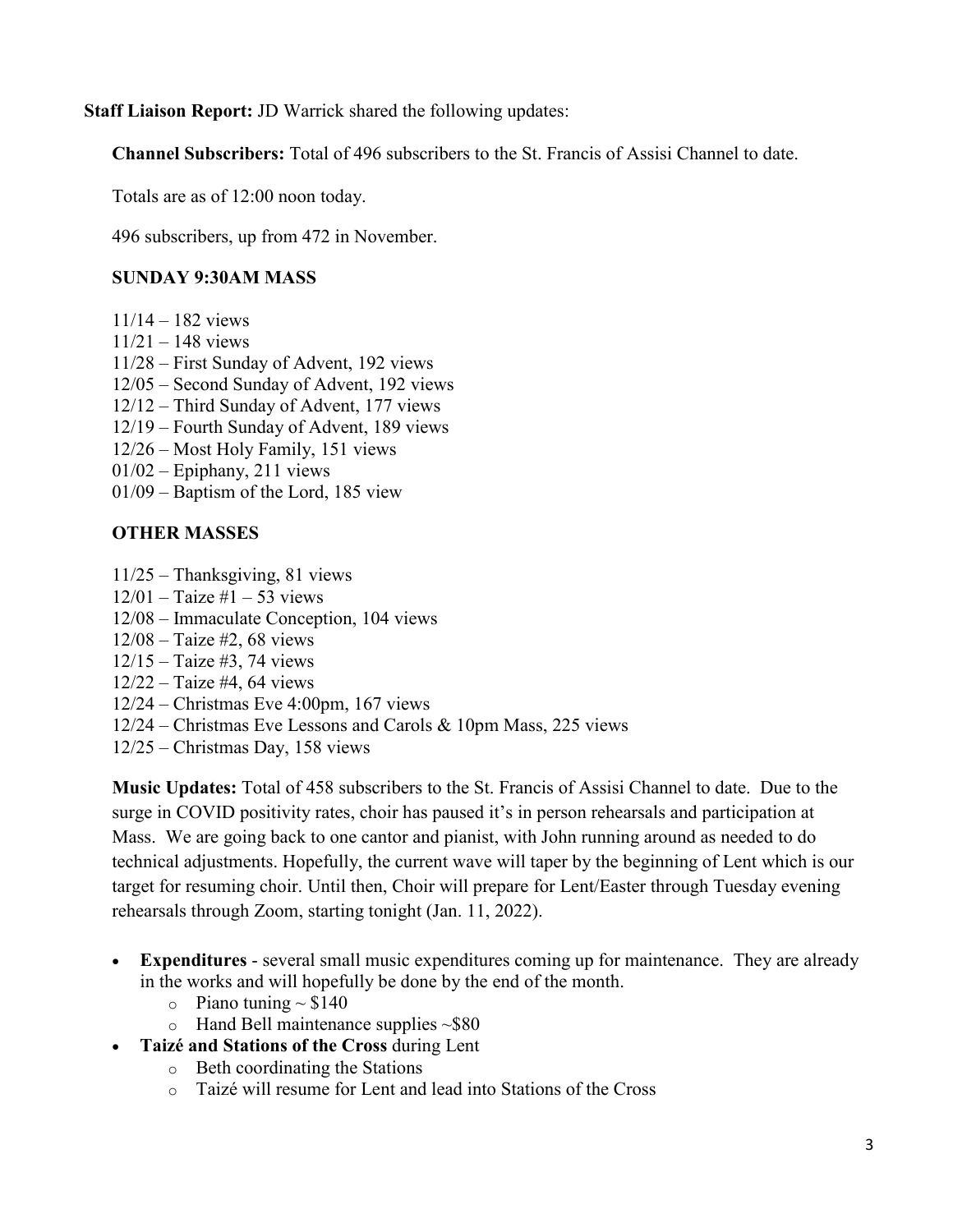- o Music choices being discussed.
- o Sue Kenney asked if Stations and Taize will be livestreamed. J.D. commented that the Stations of the Cross were livestreamed last year and will also be livestreamed this year, they will make it nice. Francine Freitas commented that last year's livestream was excellent. The livestream from last year is still available on the YouTube channel to watch.

**Church Building:** Manny Dabay contacted a company to get a quote for the roof repairs. The repairs are needed in the dome area; it is leaking into the structure but not leaking into the church. Many of the companies contacted say that the job is too specialized. Domes are vulnerable and need to be maintained. We received some leads from the diocese.

**Family Promise:** Beth Mullen is the liaison between Family Promise and the Parish Council. Fr. Des informed the council that SFP shared half the costs with Trinity Cathedral for a donation of \$1,500. SFP had correspondence this week in which we were asked to continue these donations. SFP agreed to contribute 50% of the donation three more times:

- **March 20, 2022 -** \$925
- **August 16, 2022 -** \$925
- **November 6, 2022 -** \$925

**North State Ecumenical Conference:** Patrick Mahan reported that a Livestream Special Event for the Week of Prayer for Christian Unity would be held on Tuesday, January 18, 2022 from 3:00 p.m. to 6:30 p.m. There will be a range of guests/speakers including Rev. Aidan Rontani of the Episcopal Church, a panel of several faith leaders from different Christian faiths in Sacramento, and Rev. Rola Al Ashkar of Westminster Presbyterian Church as the featured speaker. The event details, including the livestream link, are posted on the SFP website and in this week's bulletin/Flock Note.

**Midtown HART:** Linda Hill attended an online meeting with Midtown HART on January 10, 2022. She was impressed at how enthusiastic the group is and how hard they work to keep people overnight and provide services to the homeless such as car services – rides to hospital, appointments, jobs and assist with putting resumes together – lots being done. It was brought to Linda what could be done for the people immediately around us. Linda noted that while SFP is able to get donations, and put a call out to people for diapers for Weave and water in the summer, we are not equipped to provide services at the level that Midtown HART is talking about, especially since Midtown HART has liaisons and ministers from non-Catholic churches, including city/county reps that get paid to provide services. Midtown HART understands, and is interested in what we can do and invites us to participate. Linda Hill asked if we would consider donations to Midtown HART. Fr. Des responded that we didn't do it at Christmas because many of these organizations get a lot of donations around Christmas and the holidays; however, we would be doing it shortly.

**Parish Council Christmas Party Wrap Up:** Emer McKenna and Francine Freitas thanked everyone for attending the Christmas Party and had a lot of fun organizing the event and working together. Appreciation was expressed in return from the council to Emer and Francine. Much fun was had by all who were able to attend. We are hopeful that next year's event will be in person.

**Pathways:** Francine Freitas reported that the Pathways team had a two hour planning meeting in December, and are meeting again on Thursday, January 18, 2022 to hone in on the details and discuss what the group would like to achieve this year.